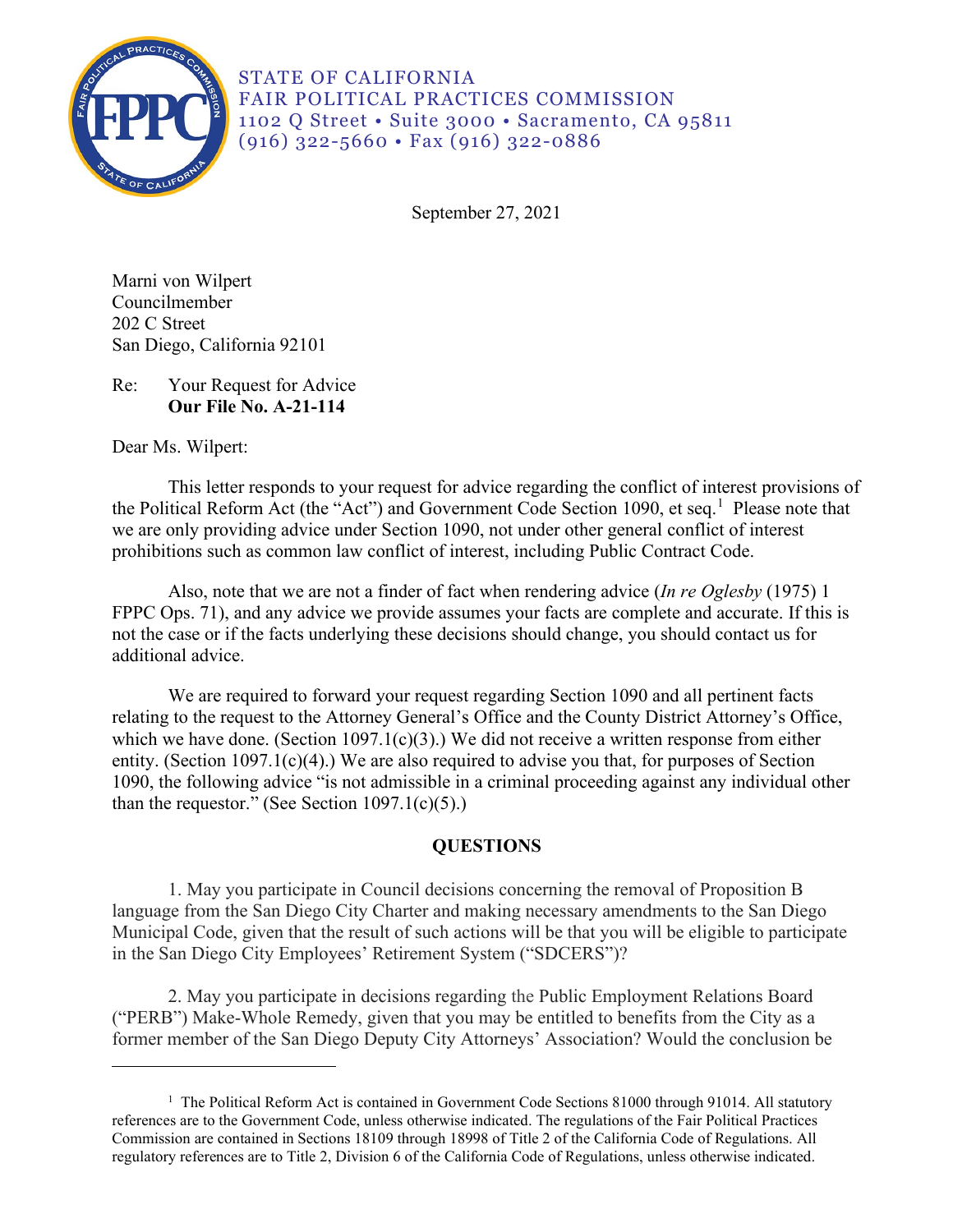different if you explicitly waive any right to receive a payment from the City under PERB's Make-Whole Remedy?

# **CONCLUSIONS**

1. Yes. You may participate in Council decisions concerning the removal of Proposition B language from the City's Charter and making necessary amendments to the City's Municipal Code because these actions are specifically required as the result of a court order, and are thus ministerial in nature.

2. No. Section 1090 prohibits you from participating in the making of agreements necessary to effectuate the Make-Whole Remedy; however, the "rule of necessity" applies to allow the City to enter into such agreements so long as you do not participate in any manner in this process.

# **FACTS AS PRESENTED BY REQUESTER**

On June 5, 2012, City voters approved Proposition B, a pension reform initiative amending the City's Charter. As a result, employees hired on or after July 20, 2012, other than sworn police officers, are no longer eligible to participate in the City's defined benefit plan, SDCERS, and are only eligible to participate in a defined contribution plan. The City provides post-Proposition B employees and elected officers with their defined contribution plan benefit through the City's Supplemental Pension Savings Plan-H. A defined contribution plan is a retirement program in which each employee has an individual account into which contributions are deposited. Employees direct the investment of their contributions, and a given employee's retirement benefit is determined solely by the balance in his or her account at the time of retirement. In contrast, under a defined benefit plan, like SDCERS, an employee is entitled to a specified monthly benefit for life at retirement. The benefit is based on a formula, which is usually a percentage of salary multiplied by an employee's years of service.

In December 2015, the PERB issued a decision (the "PERB Order") in an unfair labor practice charge filed by certain City recognized employee organizations ("REOs"), ruling that the City had violated the Meyers-Milias-Brown Act ("MMBA") when it failed to meet and confer with the REOs over the language of Proposition B prior to placing it on the June 2012 ballot.

 Between January 2016 and March 2019, the matter was adjudicated at both the California Appellate Court and California Supreme Court levels. The California Supreme Court ultimately upheld PERB's determination of an MMBA violation and remanded the matter back to the Court of Appeal for further proceedings to determine the appropriate judicial remedy. *Boling v. Public Employment Relations Board,* 5 Cal. 5th 898 (2018).

 "Make-Whole Remedy"), plus seven percent annual interest on that difference; and (3) The City On March 25, 2019, the Court of Appeal affirmed the PERB Order with the following modifications: (1) The City must meet and confer with the REOs over the effects of Proposition B; (2) For the time period that ends with the completion of the bargaining process (including the exhaustion of impasse measures, if an impasse occurs), the City must pay the affected current and former employees represented by the REOs the difference between the compensation (including retirement benefits) the employees would have received prior to when Proposition B took effect and the compensation those employees received after Proposition B took effect (the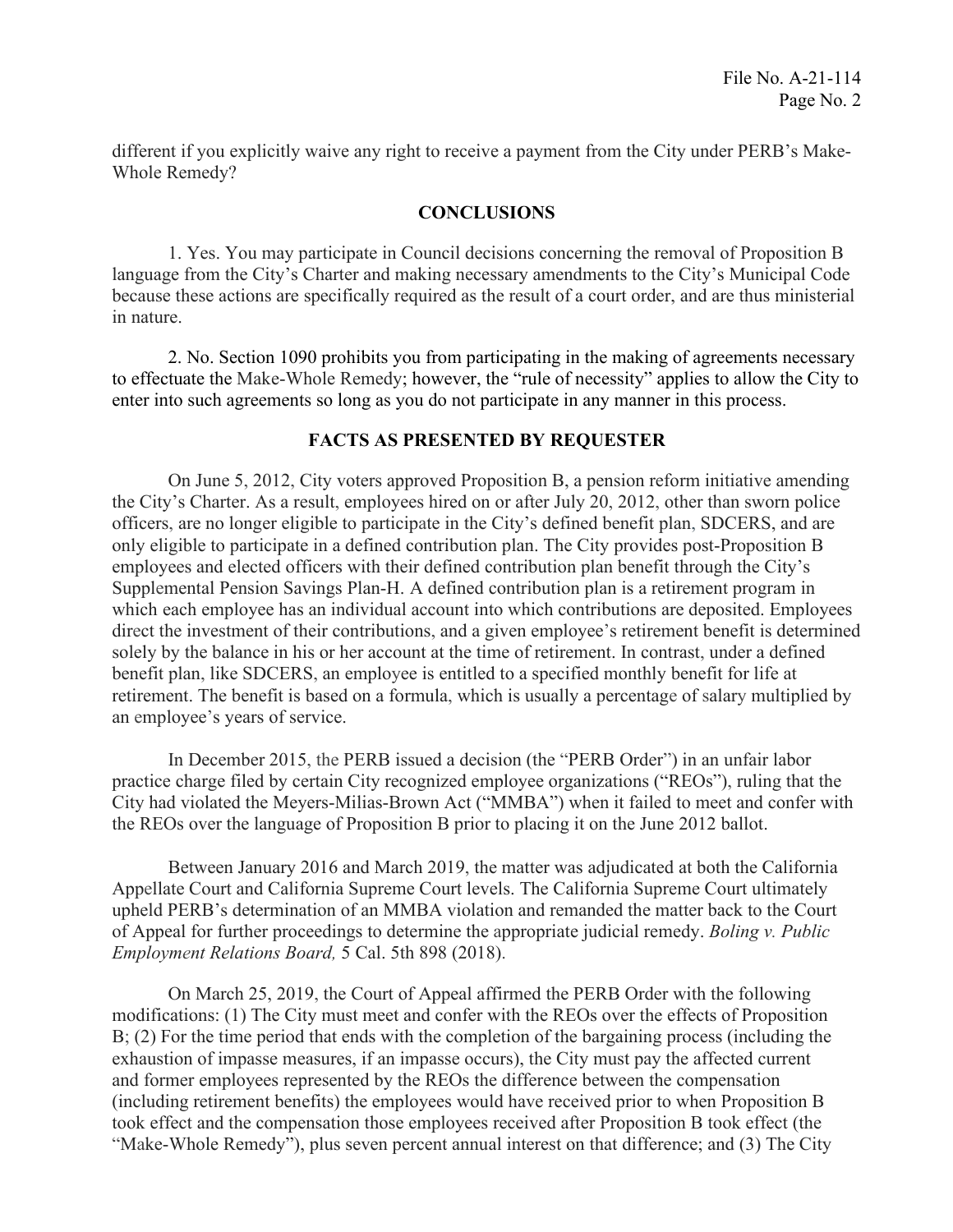must meet and confer at the REOs' request and is precluded from placing a Charter amendment on the ballot that is advanced by the City that affects employee pension benefits and/or other negotiable subjects until the bargaining process is complete.

 conducted a one-day virtual bench trial at the request of all parties and ruled that Proposition B was On January 5, 2021, in a quo warranto proceeding before the Superior Court, the Court invalid and awarded costs to the REOs and the City. This judgment is final.

The City must now comply with the Court's order to strike the Proposition B provisions from the Charter and conform the San Diego Municipal Code and any related enactments, accordingly. The City has begun the meet and confer process with the REOs and is providing PERB with status updates.

### **Your Financial Interest in SDCERS Retirement Benefits and PERB's Make-Whole Remedy**

You were elected to the City Council at the November 3, 2020, election and assumed office on December 10, 2020. Prior to that, you were employed as a Deputy City Attorney with the San Diego City Attorney's Office from July 2, 2018, to December 9, 2020. During your employment with the San Diego City Attorney's Office, you were also a member of the San Diego Deputy City Attorneys' Association, one of the REOs subject to PERB's Make-Whole Remedy. While serving as a Councilmember and employed as a Deputy City Attorney, you have been ineligible to participate in SDCERS due to Proposition B, and instead receive retirement benefits through the City's Supplemental Pension Savings Plan - H.

 legislative action you may also be eligible for service credit with SDCERS for the time you were Now that the Superior Court in the *quo warranto* matter has invalidated Proposition B, the Council will be required to take legislative action to remove Proposition B from the Charter, make conforming changes to the San Diego Municipal Code, and approve agreements with the REOs concerning PERB's Make-Whole Remedy. These actions will make you eligible to participate in SDCERS, prospectively. Moreover, as part of PERB's Make-whole Remedy, through Council employed by the City, but not eligible to participate in SDCERS due to Proposition B. Finally, Council action may also make you eligible for a payment from the City under PERB's Make-Whole Remedy.

Neither PERB, nor the Court of Appeal clearly define how the Make-Whole Remedy must be calculated. Thus, Council will likely be required to exercise some discretion in determining the methodology for calculating the amount of the Make-Whole Remedy payments.

Since you were elected, the Council has not taken any action concerning current City employees and elected officers affected by Proposition B.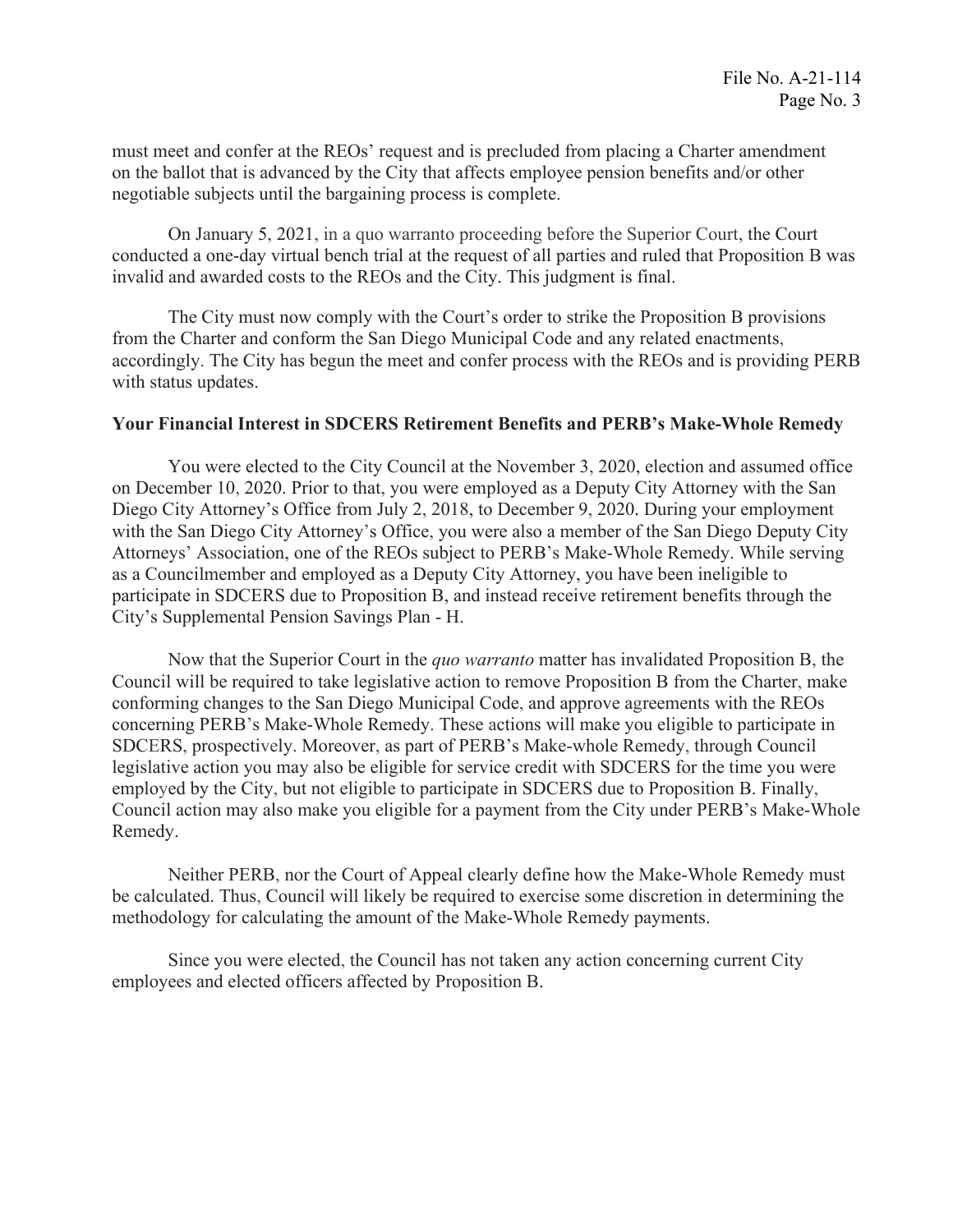# **ANALYSIS**

#### *Removal of Proposition B Language from the Charter and Amendments to the Municipal Code*

Section 87100 of the Act prohibits a public official from making, participating in making, or otherwise using his or her official position to influence a governmental decision in which the official has a financial interest. A public official "makes a governmental decision" when the official "authorizes or directs any action, votes, appoints a person, obligates or commits his or her agency to any course of action, or enters into any contractual agreement on behalf of the official's agency."

We first examine whether you would be "making a decision" relating to the Council's removal of Proposition B from the Charter, Municipal Code, and related documents responsive to a court-issued judgment requiring those actions.

Pursuant to Regulation  $18704(d)(1)$ , an official is not "making or participating in making a government decision" if the official's actions are solely ministerial, secretarial, manual, or clerical. The exception for ministerial decisions is not specifically defined in the Act and has been narrowly construed. (*Torrance* Advice Letter, No. A-94-043.) "Ministerial" actions include those that do not involve discretion as to the results or performance, or are pursuant to a clear objective.  $(Id.)^2$ Ministerial actions do not constitute the making or participating in making of a governmental decision because they do not involve any discretion on the part of the official. (See, *Brown* Advice Letter, No. 1-02-026; *Hahn* Advice Letter, No. 1-91-037.)

 Proposition B provisions from the Charter, where a court has invalidated the language of the In regard to the decision involving the removal of Proposition B at issue, you indicate that the City is subject to a court order to strike the Proposition B provisions from the Charter and conform the San Diego Municipal Code and any related enactments. Voting to approve striking the proposition, and no substantive discussion occurs as to the action that must be taken, falls into a ministerial class of action. Accordingly, you would not be "making a governmental decision" under the Act when voting to remove the provisions of Proposition B from the charter and conform the municipal code as directed by court order. You are not prohibited from participation in these ministerial decisions under the Act. Because these decisions are not of a contractual nature, Section 1090 is not implicated.

### *PERB's Make-Whole Remedy*

The City employees are eligible for retirement benefits along with other typical employee benefits by virtue of their contractual relationship with the City, which are negotiated as a part of the collective bargaining process. The City will need to negotiate and approve agreements with the REOs concerning PERB's Make-Whole Remedy. A collective bargaining agreement is a "contract" under Section 1090. 89 Ops.Cal.Atty.Gen., 217, 218-219 (206); 69 Ops.Cal.Atty.Gen. 102, 110 (1986). Thus, the decisions related to the Make-Whole Remedy to determine payments and service

<span id="page-3-0"></span> the governmental decision in question). An example of this would be a complex calculation for which there is a single <sup>2</sup> Additionally, an action is ministerial, even if it requires considerable expertise and professional skill, if there is no discretion as to the outcome (or at least, no discretion with respect to any part of the result which could influence "right" answer. (*Kaplan* Advice Letter, No. A-82-108.)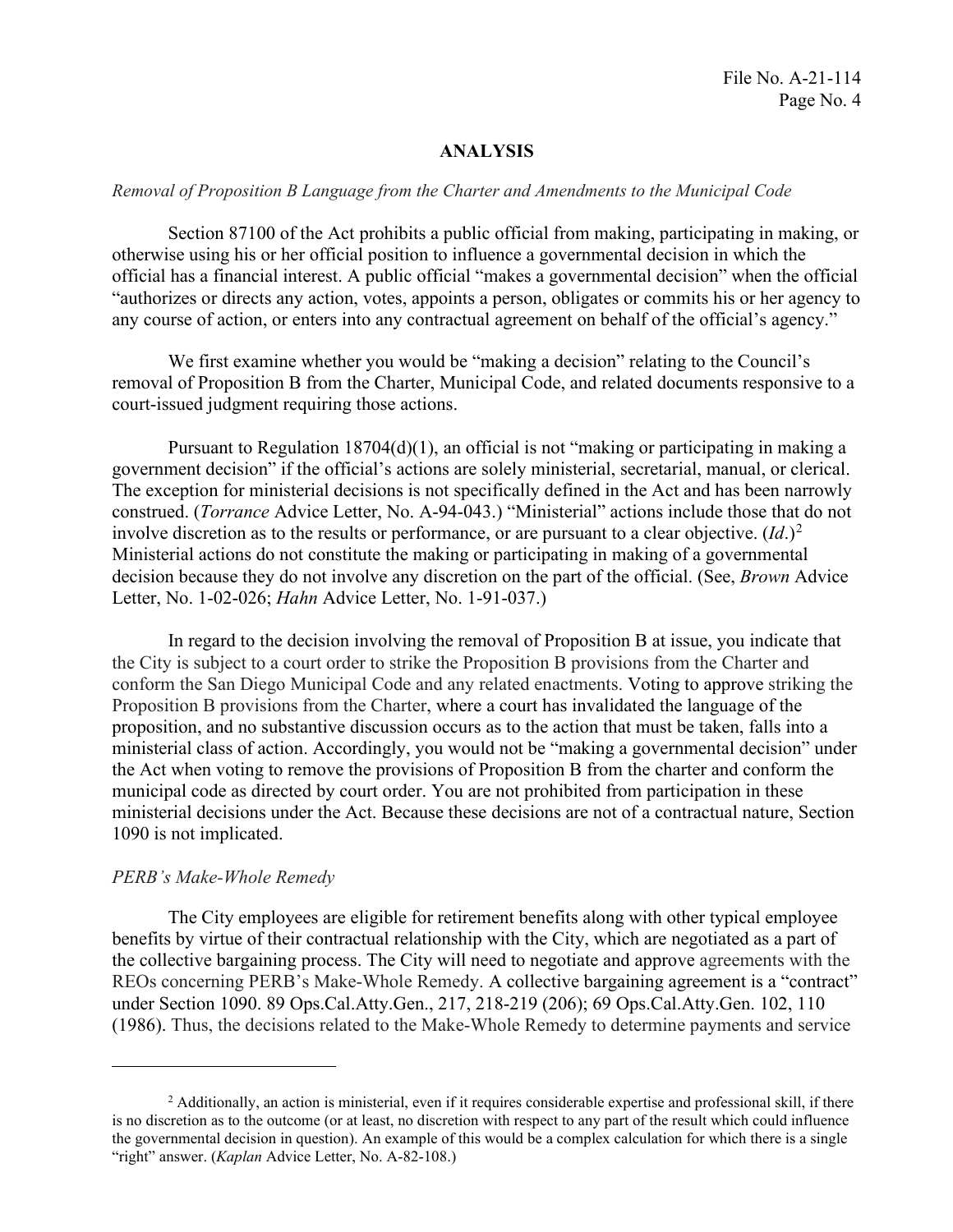credits for Post Proposition B employees and elected officials involve the making of a contract and we must first examine the application of Section 1090 to these decisions.

 public entity, the prohibition cannot be avoided by having the interested board member abstain; the entire governing body is precluded from entering into the contract. (*Id.* at pp. 647-649.) Section 1090 generally prohibits public officers, while acting in their official capacities, from making contracts in which they are financially interested. Section 1090 is concerned with financial interests, other than remote or minimal interests, that prevent public officials from exercising absolute loyalty and undivided allegiance in furthering the best interests of their agencies. (*Stigall v. City of Taft* (1962) 58 Cal.2d 565, 569.) Under Section 1090, "the prohibited act is the making of a contract in which the official has a financial interest." (*People v. Honig*  (1996) 48 Cal.App.4th 289, 333.) A contract that violates Section 1090 is void, regardless of whether the terms of the contract are fair and equitable to all parties. (*Thomson v. Call* (1985) 38 Cal.3d 633, 646-649.) When Section 1090 is applicable to one member of a governing body of a

 $(1968)$  262 Cal.App.2d 222, 237.) With respect to the making of a contract. Section 1090 reaches beyond the officials who participate personally in the actual execution of the contract to capture those officials who participate in any way in the making of the contract. (*People v. Sobel* (1974) 40 [Cal.App.3d](https://Cal.App.3d) 1046, 1052.) Therefore, participation in the making of a contract is defined broadly as any act involving preliminary discussions, negotiations, compromises, reasoning, planning, drawing of plans and specifications, and solicitation for bids. (*Millbrae Assn. for Residential Survival v. City of Millbrae* 

 the term "financially interested" must be liberally interpreted. It cannot be interpreted in a restricted and technical manner. (People v. Gnass (2002) 101 Cal.App.4th 1271, 1298.) Although Section 1090 does not specifically define the term "financial interest," case law and Attorney General opinions state that prohibited financial interests may be indirect as well as direct, and may involve financial losses, or the possibility of losses, as well as the prospect of pecuniary gain. (*Thomson v. Call*, supra, at pp. 645, 651-652; see also *People v. Vallerga* (1977) 67 [Cal.App.3d](https://Cal.App.3d) 847, 867, fn. 5; 85 Ops.Cal.Atty.Gen. 34, 36-38 (2002); 84 Ops.Cal.Atty.Gen. 158, 161-162 (2001).) Furthermore, case law and statutory exceptions to Section 1090 make clear that

You state that you may be eligible for service credit with SDCERS for the time you were employed by the City and not eligible to participate in SDCERS, and that you may also be entitled to a payment from the City as a former member of the San Diego Deputy City Attorneys' Association. As a former City employee who was not eligible to participate in SDCERS, you are necessarily a member of the class of employees who will be subject to any City agreements that are entered into as a part of the Make-Whole Remedy. Any subsequent or ancillary agreement to waive your right to receive a payment from the City would not change that fact that you are still explicitly within the class of employees subject to these agreements, and thus financially interested.

### *Remote and Noninterest Exceptions*

Section 1091 and 1091.5 establish exceptions to Section 1090 for a financial interest in a contract that is a "remote interest" or "noninterest." If an official's interest is a "remote interest," an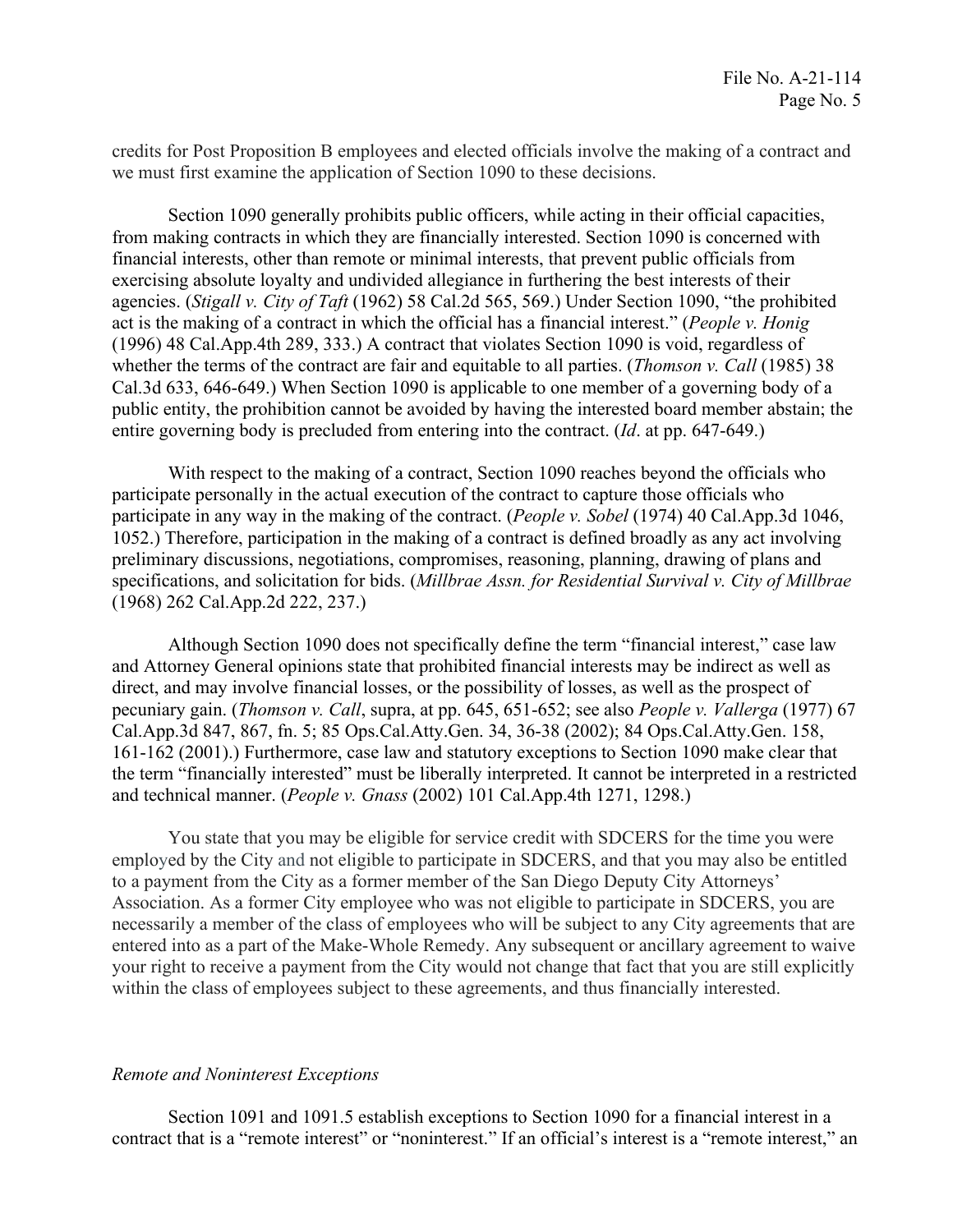agency may execute a contract if (1) the officer in question discloses his or her financial interest in the contract to the agency, (2) the interest is noted in the agency's official records, and (3) the officer abstains from any participation in the making of the contract. (Section 1091(a); 88 Ops.Cal.Atty.Gen. 106, 108 (2005).) If the official's interest is a "noninterest," an agency may execute the contract and the official is not required to abstain from the decision. Except in limited circumstances, a noninterest does not require any disclosure. (*City of Vernon v. Central Basin Mun. Water Dist*. (1999) 69 Cal.App.4th 508, 514-515; 84 Ops.Cal.Atty.Gen. 158, 159-160 (2001).)

# *"Government Salary" Exceptions*

Under Section  $1091.5(a)(9)$ , a public official is deemed to not be interested in a contract and therefore may take part in the contracting process—if the official's interest is "[t]hat of a person receiving salary, per diem, or reimbursement for expenses from a government entity, unless the contract directly involves the department of the government entity that employs the officer or employee, provided that the interest is disclosed to the body or board at the time of consideration of the contract, and provided further that the interest is noted in its official record." Section 1091.5(a)(9) is applicable where an official has an interest "in whatever indirect or incidental benefits might arise from the simple fact of contracting with or on behalf of one's employer," but does not apply where the contract under consideration would "actually affect a direct change in the [public official's] personal compensation." (99 Ops.Cal.Atty.Gen. 35 (2016); see also *Lexin v. Superior Court* (2010) 47 Cal.4th 1050, 1083-1084 [Section 1091.5(a)(9) "does not extend further to contracts that . . . most directly affect one's interests by actually altering the terms of one's employment  $\dots$  ."].)

 official's interest is "[t]hat of a person receiving salary, per diem, or reimbursement for expenses not result in personal financial gain." (Lexin, supra, 47 Cal.4th at p. 1081.) Section 1091(b)(13) similarly provides that a public official has only a "remote" interest in a contract—such that the contract may still be entered into without the official's participation—if the from a government entity." As with Section 1091.5(a)(9), however, the Supreme Court of California has explained that while Section 1091(b)(13) "relaxed the prohibition against contracting in a way that affected one's own department, it did so only so long as the contract in question would

 where one of the governing board members was a retired faculty member and, as such, received In 89 Ops.Cal.Atty.Gen., 217 (2006), the Attorney General considered the renegotiation of a collective bargaining agreement between a community college district's governing board and its faculty members that would involve changes in the level of health benefits for faculty members, health benefits by virtue of having been a faculty member. The Attorney General found no exceptions to Section 1090 that would permit a community college trustee to renegotiate the health benefits of the district employees stating:

Neither case law nor our own opinions have extended these exceptions to include circumstances where the public official 'has a personal financial interest . . . in the terms of a contract between the governing body and its own employees' (89 Ops.Cal.Atty.Gen, *supra*, at p. 221). The 'government salary' exceptions--both the remote interest exception set forth in Section 1091, subdivision (b)(13), and the noninterest exception set forth in Section 1091.5, subdivision (a)(9) do not apply in circumstances such as these. Both of those provisions allow exceptions from the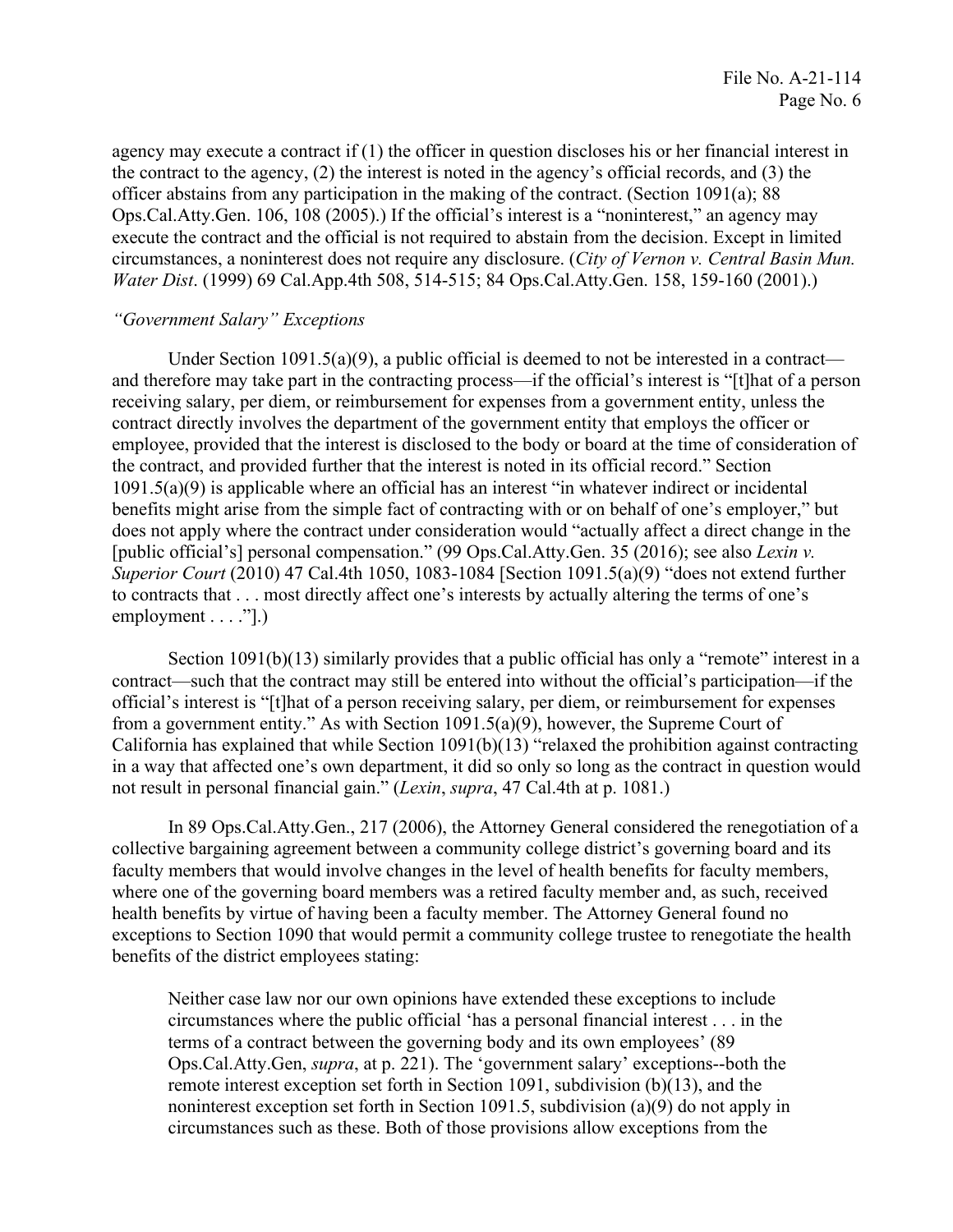reimbursement for expenses from a government entity.' general Section 1090 rule for 'a person receiving salary, per diem, or

 legislative body of which the official is a member," thereby permitting, for example, a city to The Attorney General has consistently interpreted these exceptions as encompassing "a public official's employment with another government agency seeking to contract with the contract with a county sheriff's department for patrol services, despite the fact that a deputy sheriff from that department is a member of that city's council. (83 Ops.Cal.Atty.Gen. 246, 249 (2000).)

In its decision in *Lexin v. Superior Court*, the California Supreme Court expressly endorsed the Attorney General's conclusion on that point:

[T]he Attorney General considered [in 89 Ops.Cal.Atty.Gen. 217 (2006)] whether a community college district board member could participate in collective bargaining negotiations when his own personal health benefits, as a retired faculty member, were directly tied to those of the faculty with whom the district board would be negotiating. The Attorney General correctly concluded that, notwithstanding section 1091, subdivision (b)(13) and section 1091.5(a)(9), the board member could not. [Citation.] While the retirement health benefits qualified as government salary for purposes of the two provisions, the contract nevertheless created a personal financial interest--the board member's health benefits would rise or fall according to the results of the negotiations. The board member thus faced a 'two masters' problem: as a board member he was obligated to conserve the district's resources, while personally he stood to benefit if the board was lavish in increasing faculty benefits.

[The government salary exception] is a defense if one's financial interest in a proposed contract is only the present interest in an existing employment relationship with a first or second party to the proposed contract, and thus an interest in whatever indirect or incidental benefits might arise from the simple fact of contracting with or on behalf of one's employer. It does not extend further to contracts that . . . most directly affect one's interests by actually altering the terms of one's employment; such interests directly implicate the 'two masters' problems section 1090 was designed to eliminate. (*Lexin v. Superior Court* (2010) 47 Cal.4th 1050.)

…

Under Section 1090, you have a financial interest in the decisions concerning the Make-Whole Remedy and no remote or noninterest exception applies.

### *Rule of Necessity*

Despite the Section 1090 prohibitions above, the "rule of necessity" may apply to allow the City to enter into agreements necessary to effectuate the Make-Whole Remedy. In limited circumstances, the rule of necessity has been applied to allow a contract to be formed that Section 1090 would otherwise prohibit. (88 Ops.Cal.Atty.Gen. 106, 111 (2005). The California Supreme Court has stated, "[t]he rule of necessity permits a government body to act to carry out its essential